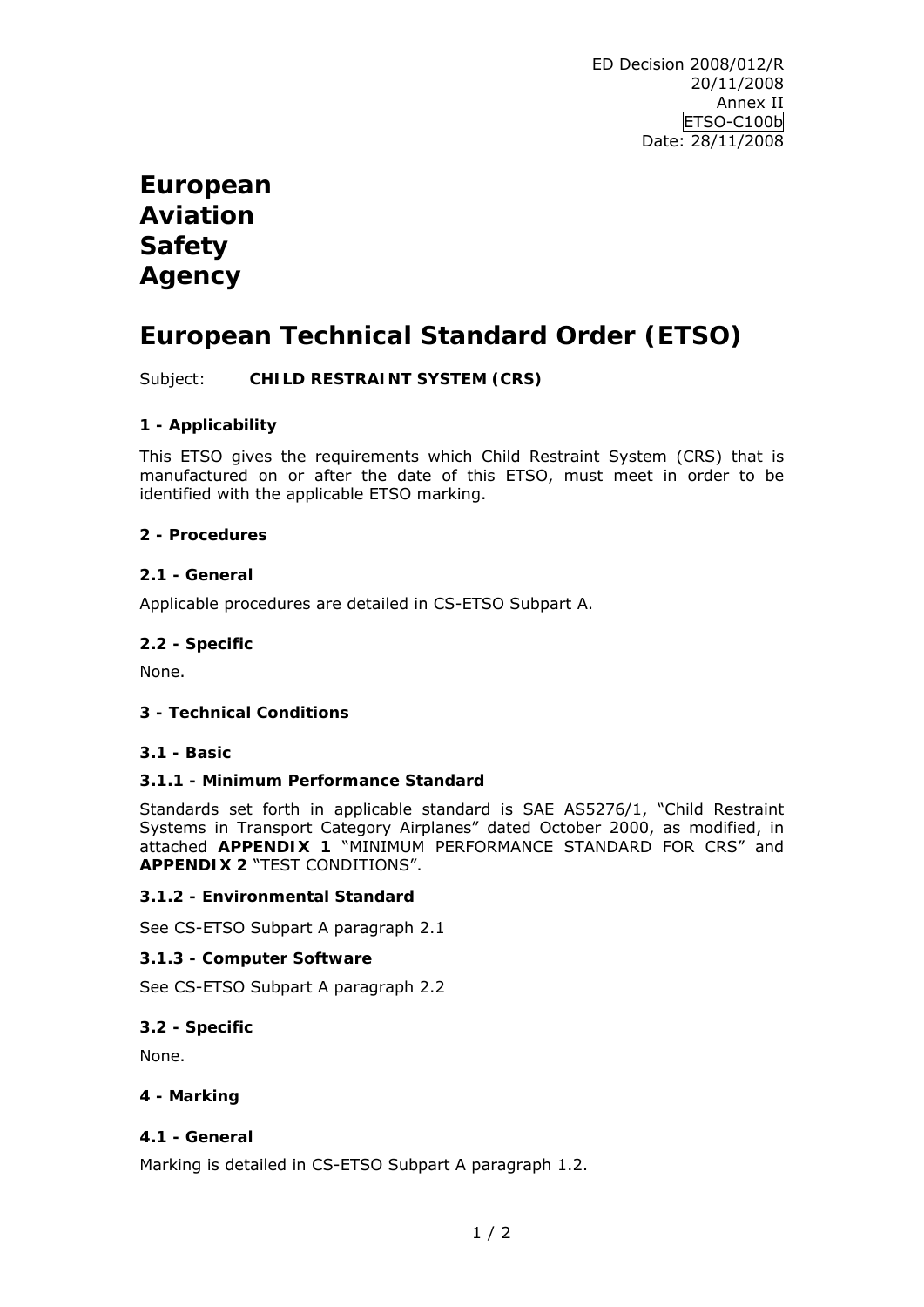# **4.2 - Specific**

None.

# **5 - Availability of Referenced Document**

See CS-ETSO Subpart A paragraph 3.

49CFR571 and 49CFR572 may be obtained from U.S. Government Printing Office (web-site: [www.gpoaccess.gov](http://www.gpoaccess.gov/)).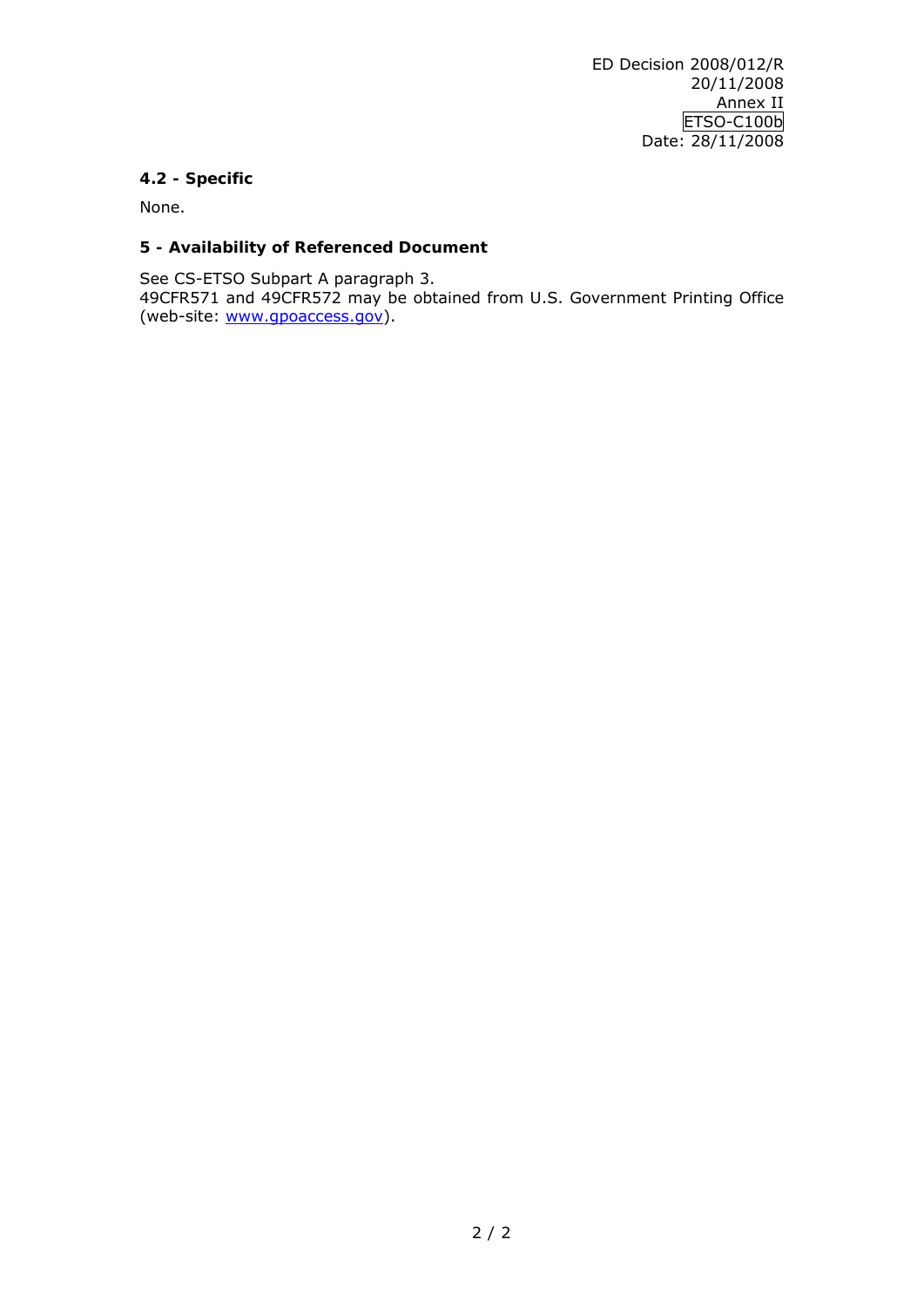## **APPENDIX 1.**

#### **MINIMUM PERFORMANCE STANDARD (MPS) FOR CHILD RESTRAINT SYSTEM (CRS)**

This appendix prescribes the MPS for CRS, modified by the Agency in this ETSO. The applicable standard is SAE AS5276/1, "Performances Standard for Child Restraint Systems in Transport Category Airplanes" dated November 2000, and is modified with additions in *bold italics*, as follows:

- 1. Page 1, paragraphs 1. (SCOPE), 1.1 (PURPOSE), and 1.2 (APPLICABILITY), page 2, paragraph 2. (REFERENCES), 2.1 and 2.1.1. Disregard these paragraphs as similar text appears in TSO.
- 2. Page 2, paragraph 2.1.2 reads as follows:

ETSO C22g, Safety Belts

DOT/FAA/AAM/-94/19, The Performance of Child Restraint Devices in:

 Transportation Category Seats. Gowdy and DeWeese, FAA Office of Aviation Medicine Report, September 1994

3. Page 4, replace paragraph 3.2 as follows:

 *To secure a CRS in an airplane passenger seat, the device shall rely upon the passenger seat lap belt (pelvic restraint) or possibly rigid bar lower anchorages if the airplane seat is so equipped, as prescribed by 49 CFR § 571.225 S9. The latter would require the CRS to be equipped with lower anchorage hardware per 49 CFR § 571.213 S5.9(a), that is, adjustable webbing attachments or retractable/stowable rigid prongs.* 

4. Page 5, paragraph 3.2.5 reads as follows:

 3.2.5 Where a CRS is equipped with prongs that attach the CRS to a rigid bar anchorage system in automobiles**,** *as referenced in 49 CFR § 571.225* those prongs shall be retractable, in order to ensure proper positioning of the CRS in the airplane passenger seat and to avoid damage to the airplane seat.

5. Page 5, paragraph 3.3, Fire Protection, with modification reads as follows:

 3.3 Cushions, upholstery, and all other exposed materials *except small parts (knobs, triggers, fasteners, seals and electrical parts) that would not contribute significantly to the propagation of a fire* shall meet the fire protection provisions of CS 25.853(a)

 [Appendix F, Part *I* (a)(1)(ii)]. *Seat belts and shoulder harnesses shall meet [Appendix F, Part I (a)(iv)]*

6. Page 5, replace paragraph 4, Performance Test Specifications, as follows:

 The dynamic test described in this section is used to evaluate the performance of the CRS in a horizontal impact where the force is applied against the longitudinal axis of a forward facing airplane passenger seat that holds the CRS. The structural adequacy of the CRS, the effectiveness of the CRS attachments and the adequacy of restraint of the child occupant, as prescribed in 4.1, are the issues evaluated. *One dynamic impact test shall be performed, with the CRS secured using the passenger seat lap belt, for each category of child-occupant, as defined in paragraph 2.3 of this AS, for which the CRS is intended for use. In addition, CRS that are equipped with lower anchorage attachment hardware per 49 CFR § 571.213 S5.9(a) may be*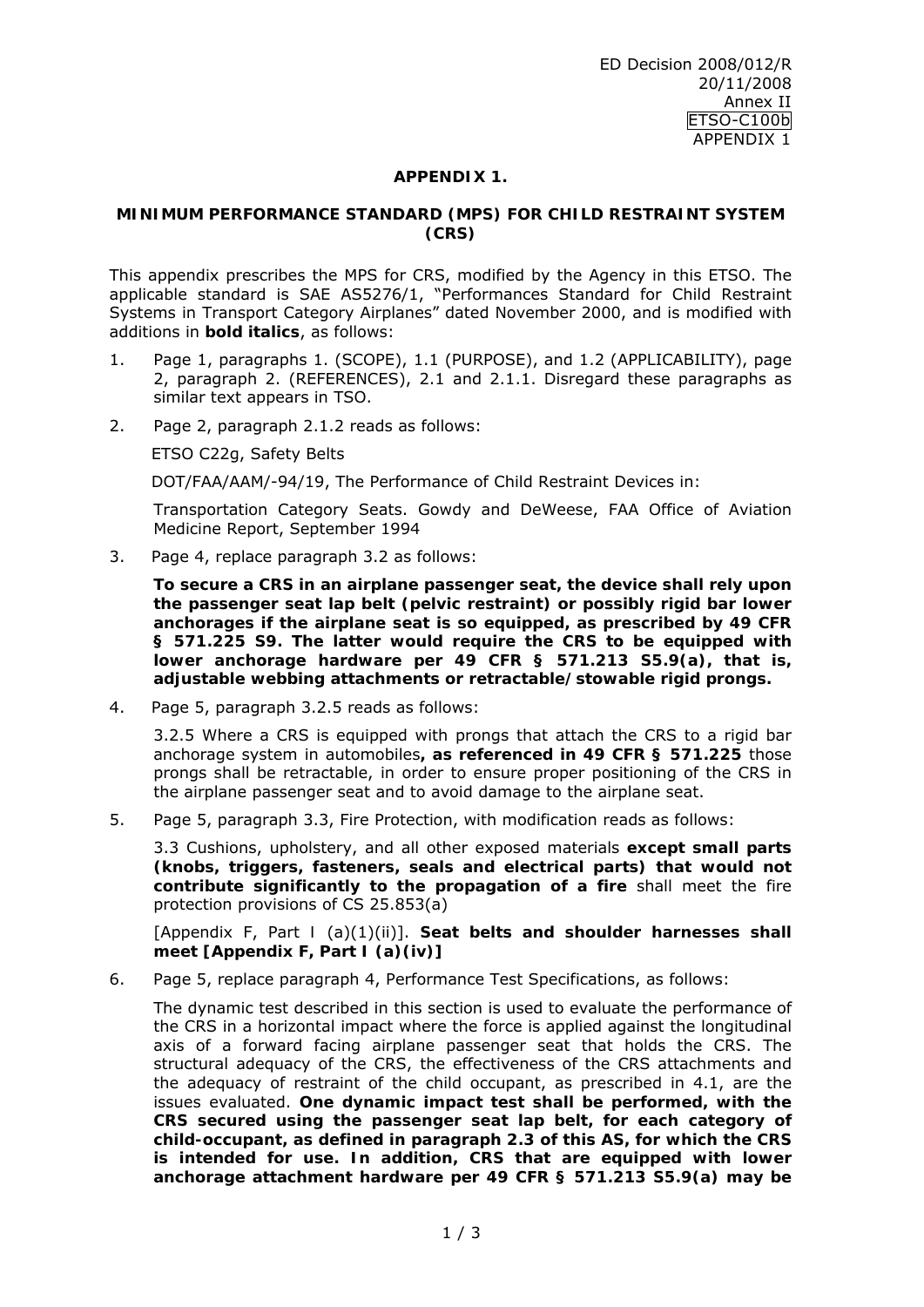*tested with each category of child-occupant when secured using the rigid bar lower anchorages.* 

7. Page 6, paragraph 4.2, Test Fixtures, reads as follows:

 4.2 The fixture on which the CRS is installed for the dynamic test is based on the seat fixture defined in 49 CFR § 571.213. s61.1(a)(1), (FMVSS-213) *or a fixture that has been modified to accept the rigid bar lower anchorages per 49 CFR § 571.225 S9*. For the test specified by this AS, the back cushion, seat cushion, lap belts and belt anchor points are different from the standard FMVSS-213 seat configuration. Appendix A of this AS presents the locations, dimensions, and materials used to configure the FMVSS-213 fixture for the test specified by this AS.

8. Page 6, paragraph 4.2.1 reads as follows:

 4.2.1 Passenger Seat Restraints: Airplane passenger seat lap belts shall be installed on the test fixture *as the primary means of attaching the CRS to the seat fixture depicted in Appendix A of this AS***.** The buckle shall be a lift latch type release mechanism. The belts shall meet the requirements of ETSO-C22g and conform to the length dimensions shown in Appendix A, Figure A5 of this AS. The webbing shall be made of nylon or any suitable material that has been shown to be equivalent.

9. Page 6, new paragraph 4.2.2 reads as follows:

 *4.2.2 Rigid Bar Lower Anchorages: Alternatively, CRS equipped with lower anchorage attachment hardware may be tested using the aforementioned modified test procedure.* 

10. Page 7, the last sentence of paragraph 4.5, Photometric Instrumentation, reads as follows:

 The resolution of the images shall be sufficient to enable accurate measurements of the maximum excursion of the head and knee of the ATD in Type *III* CRS tests, or the maximum rotation of the CRS in Type I and aft facing Type II CRS tests.

11. Page 7, new paragraph heading 5.1.1 reads as follows:

 *5.1.1 Passenger Seat Restraint:* The CRS shall be installed in the test fixture and secured using the passenger seat lap belt in the manner specified by the manufacturer's instructions provided with the CRS. The maximum force applied to the free end of the lap belt webbing being pulled through the belt buckle tension retention mechanism shall not exceed 67 N (15lb) and the maximum force shall be applied for a period no longer than 3s. No other force may be applied to the CRS during the adjustment of the passenger seat lap belt. The CRS shall not be repositioned after the passenger seat lap belt has been tightened.

12. Page 7, new paragraph 5.1.2 reads as follows:

 *5.1.2 Rigid Bar Lower Anchorages: The CRS may be installed in the modified test fixture and secured to the rigid bar lower anchorages as follows:* 

13. Page 7, new paragraph 5.1.2.1 reads as follows:

 *5.1.2.1 Flexible Lower Anchorage CRS Attachment: CRS equipped with adjustable webbing and latch plates may be secured to the rigid bar lower anchorages on the passenger seat. The maximum force applied to the free ends of the CRS's lower anchorage attachment webbing when*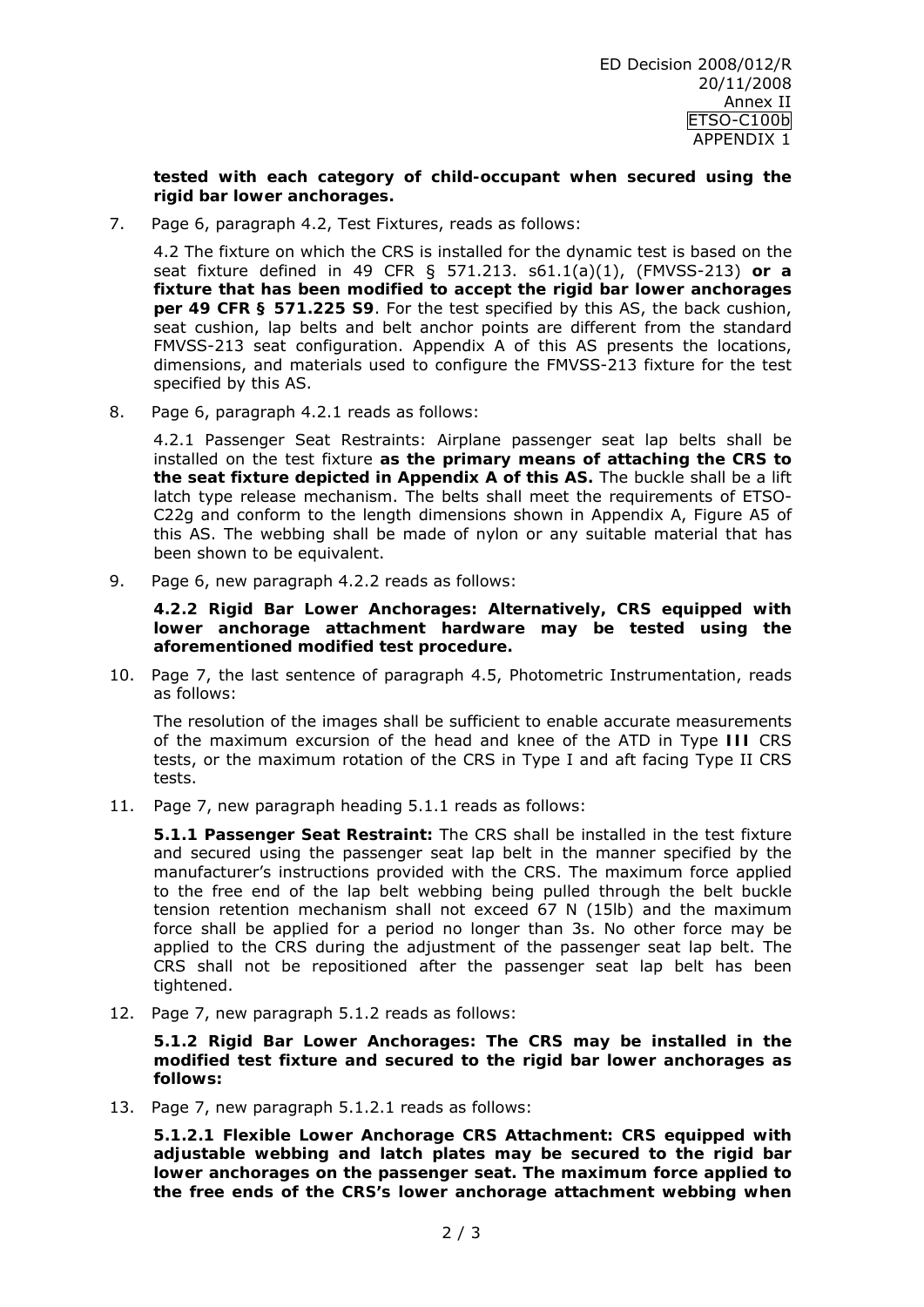*pulled through the tension retention mechanism shall be the same as paragraph 5.1 of this AS. These types of CRS may also be secured to the passenger seat by attaching them to the passenger seat lap belt anchorage in the manner specified by the manufacturer's instructions provided with the CRS.* 

14. Page 7, new paragraph 5.1.2.2 reads as follows:

#### *5.1.2.2 Rigid Lower CRS Attachment: CRS equipped with rigid prongs may be secured to the rigid bar lower anchorages in the manner specified by the manufacturer's instructions provided with the CRS.*

15. Page 9, new second paragraph 6.1.2 reads as follows:

 All portions of the Anthropophic Test Dummy (ATD) torso shall be retained within the CRS. The *centre point of the* target points on either side of the ATD head shall pass through the transverse orthogonal planes whose intersection contains the forward-most and top-most points on the CRS surfaces.

16. Page 10, new paragraph 6.5.1 reads as follows:

 $\overline{\phantom{a}}$  , and the set of the set of the set of the set of the set of the set of the set of the set of the set of the set of the set of the set of the set of the set of the set of the set of the set of the set of the s

 6.5.1 Post Test Release of Integral Restraints on the CRS: The force to release the buckle on the CRS integral restraints **(***see 5.4***)** shall not exceed *7,3 kg (16 pounds).*

- 17. Page 10, disregard paragraphs 7.1a through e. Marking of the article shall be in accordance with paragraphs 7.1f through *7.1h***,** and the paragraph 4 of this ETSO.
- 18. Page 11, disregard paragraphs 7.1h through m. New paragraph 7.1h reads as follows:

 h. The following statement on yellow background with black text, regarding the installation and use of CRS:

 "WARNING! DEATH OR SERIOUS INJURY CAN OCCUR. Follow all instructions on this child restraint and in the manufacturer's written instructions located

- Do not place this device behind any wall or seat back in an airplane that has an airbag.
- Do not use in any passenger seat that has an inflatable seat belt.
- Use only in a forward facing seat. Do not use in a rear facing seat or a side facing seat.
- Attach this child restraint with the airplane passenger seat lap belt or rigid bar anchorage system if so equipped. This child restraint is not designed to be used with a shoulder strap or any other tether strap to the seat or airplane.
- Snugly adjust the belts provided with this child restraint around your child.
- 19. Page 12, paragraph 7.1l. Disregard this paragraph, as it has been included in the new paragraph 7.1h.
- 20 Page 16, Figure A6. Disregard this Figure, as it no longer applies. The substance of this warning is now in paragraph 7.1h.